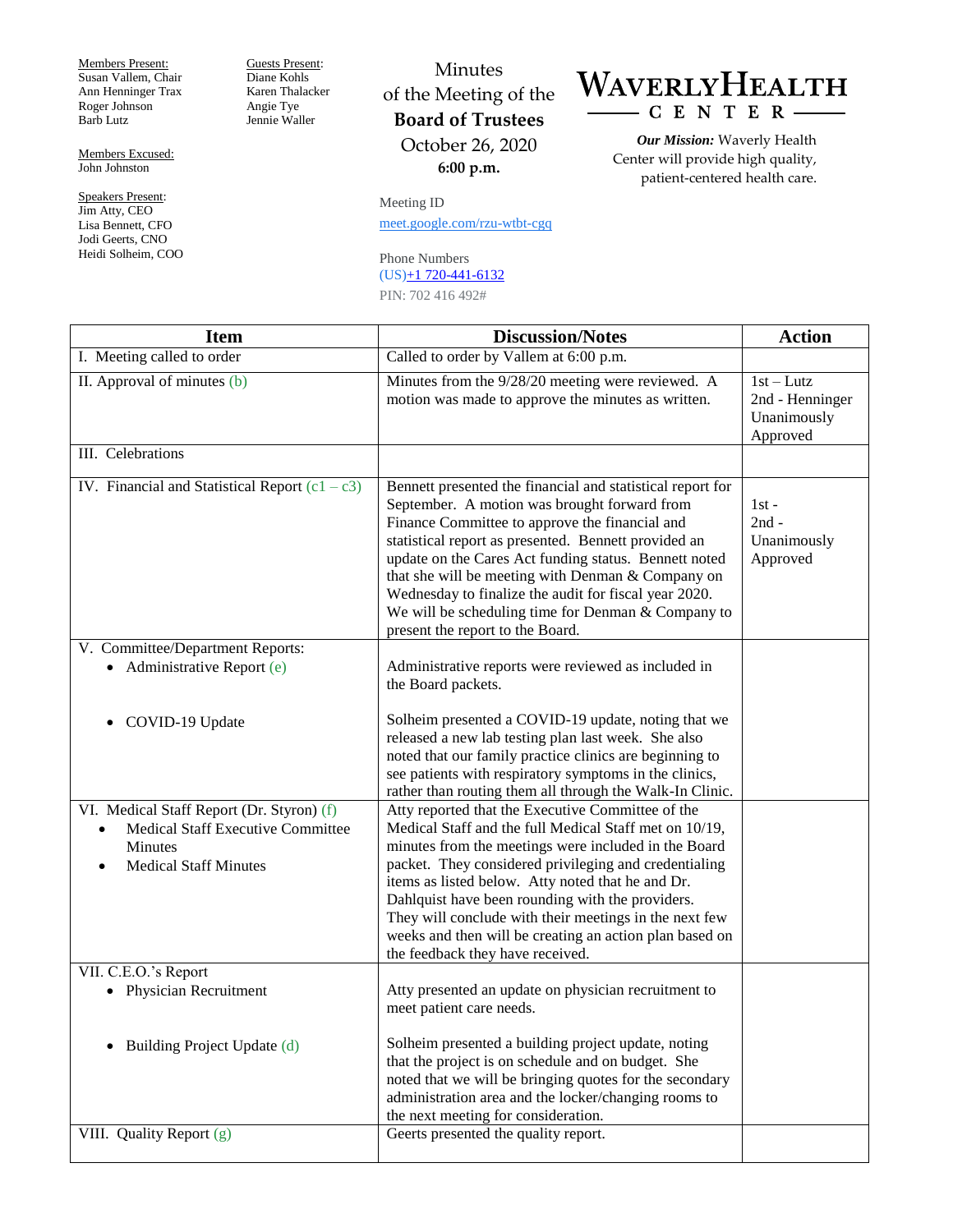| IX. Old Business                                                                                                                                                                                                                                                                                                                                                                                                                                                                                                                                                                                                                                                                                                                                                                                                                                                                                   | None.                                                                                                                                                                                                                                                                                                                                                        |                                                        |
|----------------------------------------------------------------------------------------------------------------------------------------------------------------------------------------------------------------------------------------------------------------------------------------------------------------------------------------------------------------------------------------------------------------------------------------------------------------------------------------------------------------------------------------------------------------------------------------------------------------------------------------------------------------------------------------------------------------------------------------------------------------------------------------------------------------------------------------------------------------------------------------------------|--------------------------------------------------------------------------------------------------------------------------------------------------------------------------------------------------------------------------------------------------------------------------------------------------------------------------------------------------------------|--------------------------------------------------------|
| X. New Business                                                                                                                                                                                                                                                                                                                                                                                                                                                                                                                                                                                                                                                                                                                                                                                                                                                                                    |                                                                                                                                                                                                                                                                                                                                                              |                                                        |
| • New Privilege Request:<br>• Barbara Burkle, ARNP - Courtesy,<br>Gastroenterology, CVMS<br>$\blacksquare$ Moaz Sial, MD – Courtesy,<br>Gastroenterology, CVMS<br>• Mary Askew, PMHNP-BC -<br>Consulting, Psychiatric and Mental<br>Health, Integrated Telehealth<br>Partners                                                                                                                                                                                                                                                                                                                                                                                                                                                                                                                                                                                                                      | Privileging items were presented as individually listed<br>at left. All files have been reviewed by the Executive<br>Committee of the Medical Staff. The Executive<br>Committee recommends approval. A motion was<br>made to approve all privileging items as individually<br>considered and recommended by the Executive<br>Committee of the Medical Staff. | 1st - Johnson<br>2nd - Lutz<br>Unanimously<br>Approved |
| Provisional Appointment to Medical<br>$\bullet$<br>Staff:<br>• Sherifat Forcey, PMHNP-BC -<br>Consulting, Psychiatry and Mental<br>Health, Integrated Telehealth<br>Partners<br>$\blacksquare$ Shama Rathi, MD - Consulting,<br>Psychiatry, Integrated Telehealth<br>Partners<br>Resignation from Medical Staff:<br>• Jill Paulsen, CRNA - Courtesy,                                                                                                                                                                                                                                                                                                                                                                                                                                                                                                                                               |                                                                                                                                                                                                                                                                                                                                                              |                                                        |
| Anesthesia, Locums<br>$\blacksquare$ Alan Brown, MD – Courtesy,<br>Pathology, Cedar Valley Pathology                                                                                                                                                                                                                                                                                                                                                                                                                                                                                                                                                                                                                                                                                                                                                                                               |                                                                                                                                                                                                                                                                                                                                                              |                                                        |
| New/Revised Policies & Procedures<br>$\blacksquare$ Complaints and Grievances (ha &<br>ha1)<br>• Patient Rights and Responsibilities<br>(hb)<br>• Patient Visitors During the COVID-<br>19 Pandemic (hc)<br>• Compounding Nonsterile<br>Prescriptions (hd)<br>• Controlled Substances (he)<br>• Immunization Statewide Protocol<br>(hf)<br>Inventory Management, Returns and<br>Outdates (hg)<br>• Medication Security (hh)<br>• Medication Handling, Storage and<br>Control (hi)<br>$\blacksquare$ Anticoagulation Management (hj)<br>• Delivering Prescriptions (hk)<br>• Drug Recall (hl)<br>• Mailing Prescriptions (hm)<br>• Prior Authorization (hn)<br>Refrigerated Drug and Vaccine<br>Storage (ho)<br>• Patient Returning Prescription<br>Medication (hp)<br>• Pharmacist Counsel for<br>Prescriptions (hq)<br>$\blacksquare$ Prescription Processing (hr)<br>• Clinical Pharmacist Renal | Geerts presented new and revised policies as included<br>in the Board packets. The policies have been reviewed<br>by the Executive Committee of the Medical Staff and<br>the full Medical Staff and are recommended for<br>approval. A motion was made to approve the new and<br>revised policies as presented.                                              | 1st - Johnson<br>2nd - Lutz<br>Unanimously<br>Approved |
| Adjustment Dosing Protocol for<br>Antimicrobial Medications (hs)<br>Administration of Propofol Outside                                                                                                                                                                                                                                                                                                                                                                                                                                                                                                                                                                                                                                                                                                                                                                                             |                                                                                                                                                                                                                                                                                                                                                              |                                                        |